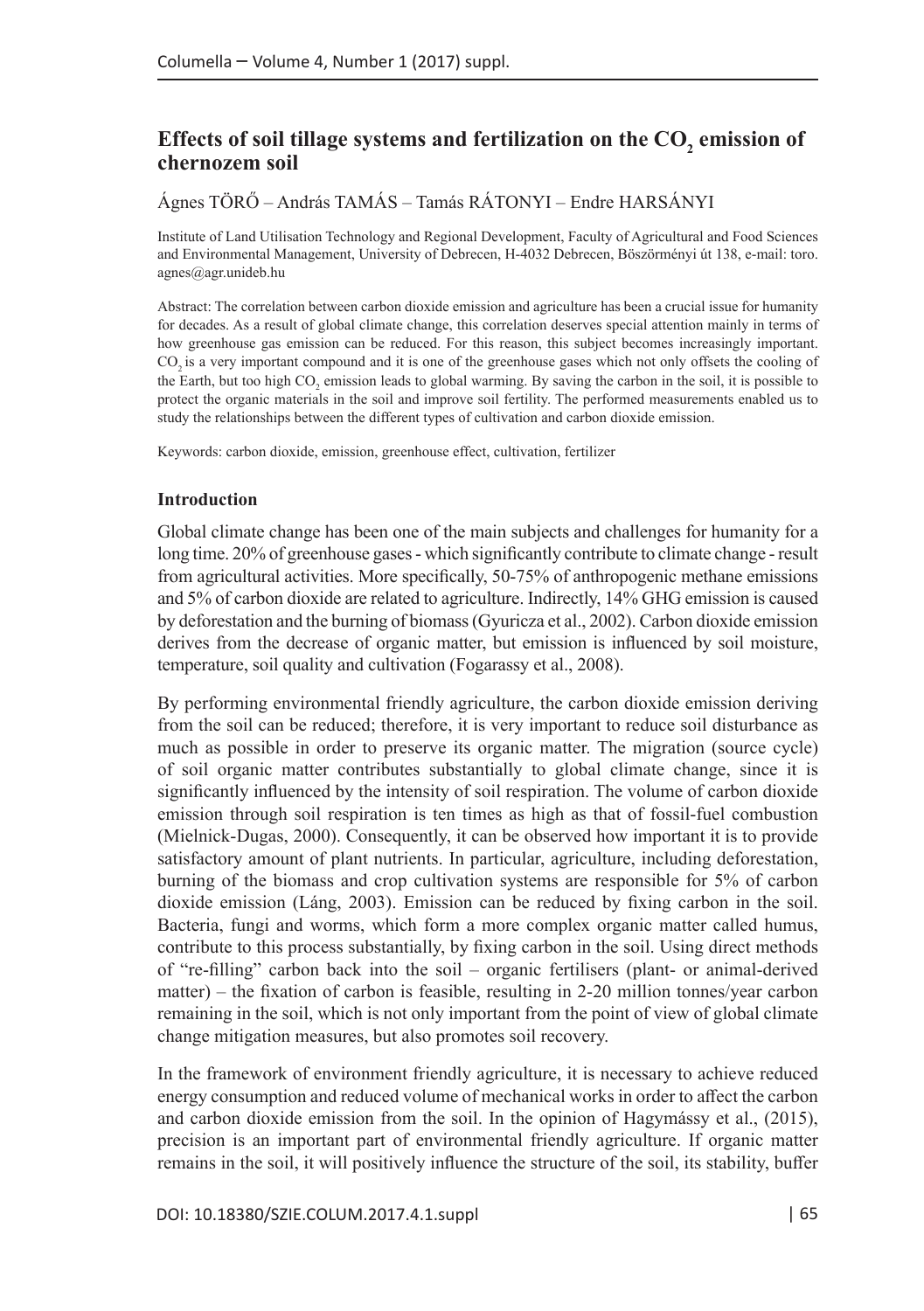capacity, water storage capacity, biological activity and the nutrient balance (Holland, 2004). Conventional tillage systems have certain consequences which lead to soil and environmental deterioration, resulting in soil compaction soil structure degradation, decreased level of organic matter, worsening bearing capacity and increasing carbon dioxide emission. The benefits of these soil tillage systems are minor in comparison to their disadvantages (Birkás, 2002). Taking all these aspects into consideration, it is important to replace conventional tillage systems with conservation tillage systems.

Soil tillage is the basis of agricultural land use which contributes to the increase of carbon dioxide emission, thereby causing global climate change. As a matter of course, this is not as intensive as industrial pollution, but comparing with the Earth's surface, in particular with the surface used for agricultural purposes, this emission is significant. When performing tillage, as a result of ploughing, carbon dioxide emission suddenly increases, but it is later restored, mainly due to drier climate and conservation tillage systems (Rochette et al., 1997; Ellert and Janzen, 1999). Accordingly, at the beginning, the intensity of emission mainly depends on the depth of soil tillage (Reicosky and Lindstrom, 1993). In the course of the saturation of soil, carbon dioxide is displaced. In parallel with the drying of the soil, the volume of gases increases (Stefanovits et al., 1999).

## **Materials and methods**

In our experiment, we conducted measurements in order to define the influences which soil tillage systems and fertilizers have on the emission of carbon dioxide. In order to achieve the research objective, we examined the tillage and fertilization effects in a polyfactorial long-term field experiment at the trial site of the University of Debrecen (Hajdúság loess plato, 47° 30' N, 21° 36' E, 121 m elevation) on 20 October 2015 and 8 July 2016.

The experiment had a split-split-plot design, with the main plots having three tillage treatments. The investigated tillage treatments were mouldboard ploughing (MP) to a depth of 30 cm, strip tillage (ST) to a depth of 28 cm and chisel ploughing (CP) to a depth of 35 cm, non-fertilized (control). Two nitrogen fertilization levels (80 kg N ha<sup>-1</sup> and  $160 \text{ kg N}$  ha<sup>-1</sup>) were applied in a randomized way on the secondary sub-plots in four replications.

The goal of our experiment was to evaluate the influence of soil tillage and nitrogen fertilizer on the volume of carbon dioxide emission from the soil surface. During our experiment, we compared the differences between mouldboard ploughing, strip tillage and chisel ploughing. Mouldboard ploughing is a conventional method of soil tillage, which strongly modifies the structure of the soil. Strip tillage does not cause dramatic changes to the soil structure, with the attempt to maximise the erosion prevention benefits of keeping organic matter and plant residues on the soil surface. Our measurements were carried out five times on each treatment. Carbon dioxide measurements were conducted by using the device CI-340, which is a light portable device to be used both in the field and in the laboratory for measuring the carbon dioxide emission of the soil. A 630  $\text{m}^3$ sampling device (reservoir) was used and the changes of carbon dioxide concentration were measured in five minutes. Carbon dioxide emission from the soil was converted into g/m<sup>2</sup> /h measurement units.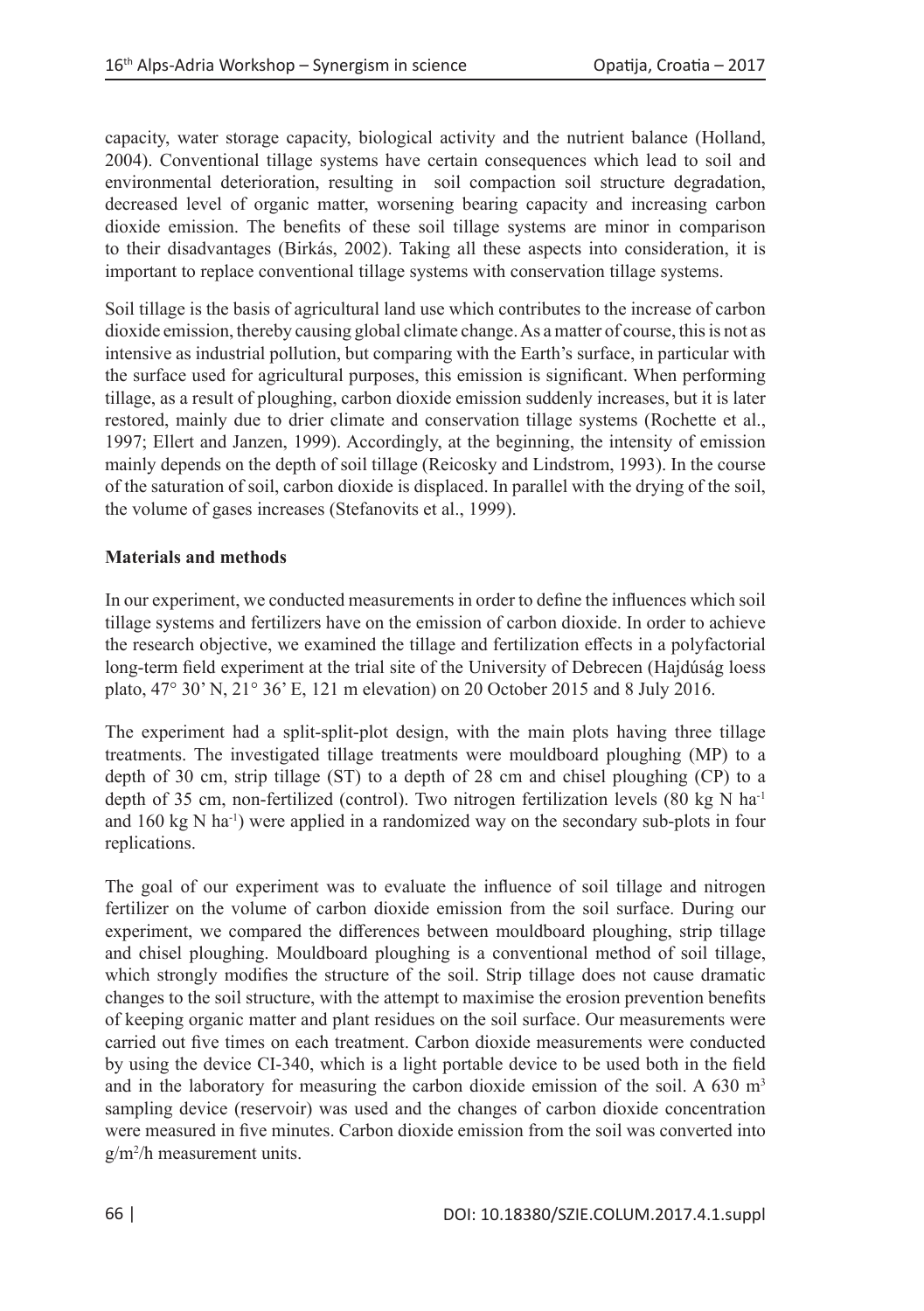### **Results and discussion**

It can be concluded that utilising fertilizer carbon dioxide emission significantly increases. The highest amount of carbon dioxide emission was measured in the case of conventional tillage and mouldboard ploughing. The carbon dioxide emission we measured in the case of 80 kg N/ha mouldboard ploughing treatment amounted to  $0.1259$  g/m<sup>2</sup>/h. In the case of the 160 kg N/ha chisel ploughing the obtained result was almost the same:  $0.1223$  g/m<sup>2</sup>/h. The results of strip tillage in all fertilization treatments were significantly lower than those of the mouldboard ploughing or chisel ploughing.



*Figure* 1. *Effects of soil tillage systems and fertilization on the CO<sup>2</sup> emission of chernozem soil. (Debrecen-Látókép, 2015. 10. 30.)*

The results of the second measurements in 2016 have yielded different results in comparison with those of the experiment in 2015. In general, the results of all three tillage methods and nitrogen fertilizer treatments were higher. It was the most remarkable result that the highest emission was measured in the case of all three tillage systems on the plots with 80 kg N/ha. The highest volume was measured on the 80 kg N/ha plots being cultivated by means of chisel ploughing: 1.2828 g/m<sup>2</sup>/h. The lowest results was measured in the case of strip tillage which was lower on the less disturbed soil. The highest results were obtained in the case of chisel ploughing.



*Figure* 2*. Effects of soil tillage systems and fertilization on the CO<sup>2</sup> emission of chernozem soil. (Debrecen-Látókép, 2016. 07. 08.)*

#### **Conclusions**

The soil, as one of the main sources of carbon dioxide emission, significantly contributes to global climate change, which makes it extremely important to focuse on agricultural land use. By conducting our measurements, we analysed the influence of utilising fertilizers in different doses and performing different types of soil tillage. Our experiment shows that the increasingly widespread conservation tillage systems have a positive influence on carbon dioxide emission.